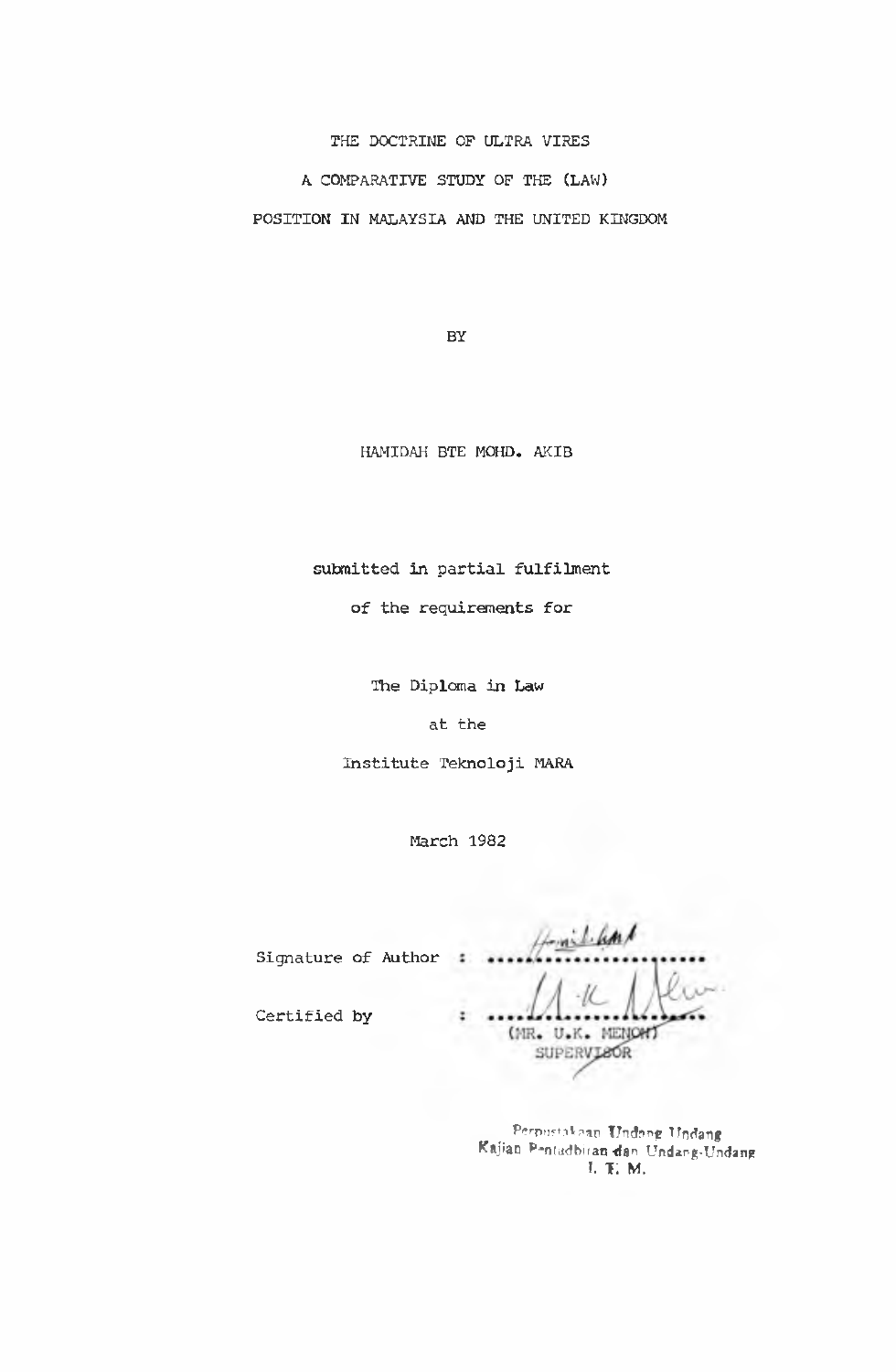#### PREFACE

**Ultra Vires in Company law simply means an act beyond the power of a company. The doctrine applies because of the statutory requirement for the specification of the objects of the company in the Memorandum. A company having specified its object is required by the doctrine to keep its activities within the specify object. As a result of the doctrine, complication has arise between acts of the Company and those acts of its "organ" i.e. the Directors.**

**The object of this paper is to provide a comparative study of the doctrine of ultra vires in Malaysia and the United Kingdom. The paper is not intended to provide a Comprehensive study of all the topics within its title/ on the contrary I have been deliberately selective, concentrating on an extended discussion of the genesis, development and present ambit of the ultra vires rule and how it affects our Companies law to a certain extend.**

**In the preparation of this paper I have received the most valuable help and guidance from my project Supervisor, Mr. U.K. Menon and I am deeply indebted to him. And I also wish to express a special note of thanks to my colleaques for their assistance and advice in** approaching the subject matter of this paper. But for the views exp**ressed and for the errors and omissions I alone remain responsible. Lastly, due to the difficulty in obtaining the primary source substan**cial reference has been made to Gower, L.C.B., Modern Company Law, **4th. Edition and Awther Singh, Company Law of Singapore and Malaysia, Volume 2.**

> **Hamidah Mohd. Akib ITM, Shah Alam.**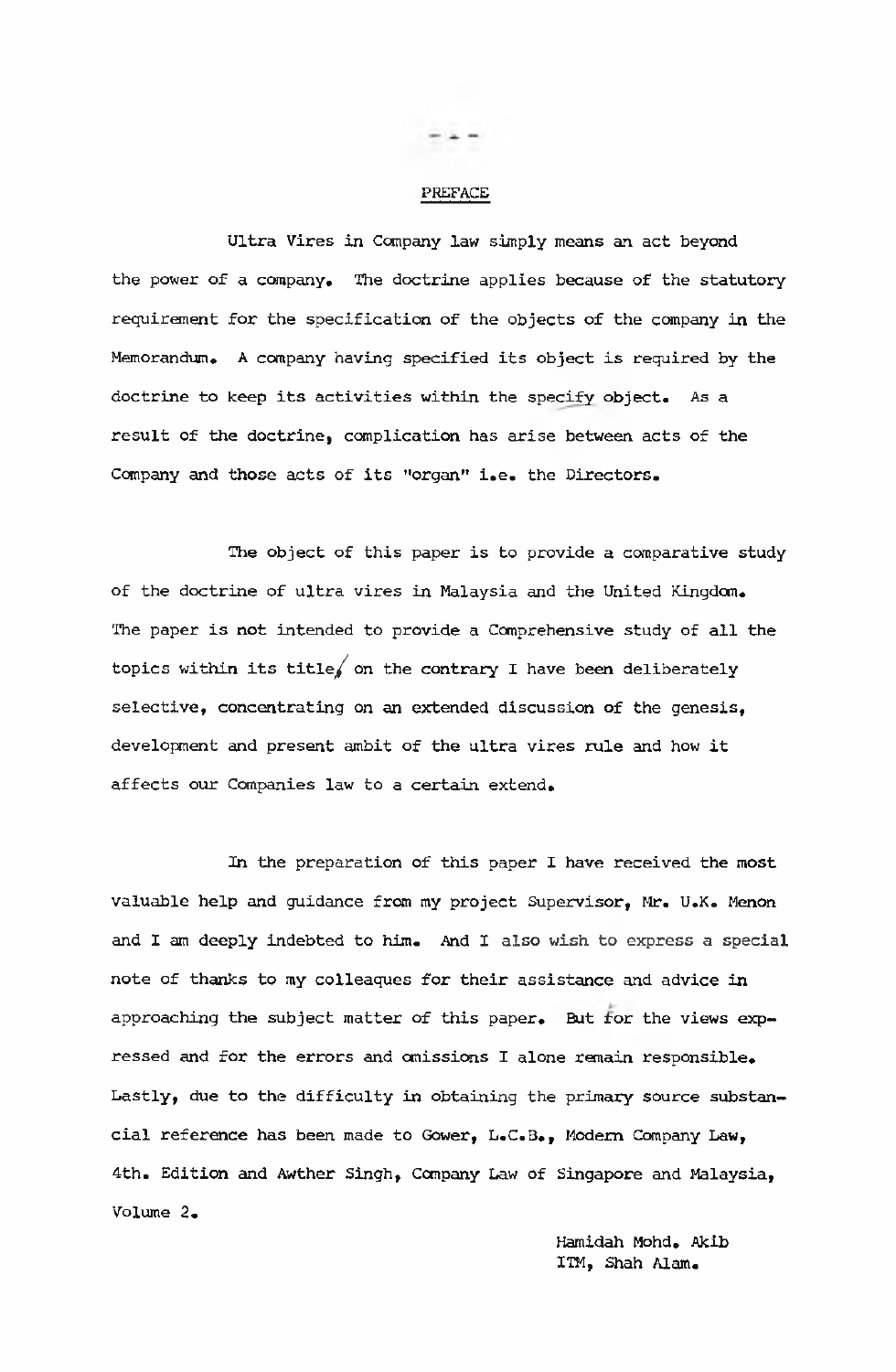# **CONTENTS**

| PREFACE  |  |                                                               | Page i  |  |
|----------|--|---------------------------------------------------------------|---------|--|
| ABSTRACT |  |                                                               | Page ii |  |
|          |  | LIST OF STATUTES                                              | Page v  |  |
|          |  | LIST OF CASES                                                 | Page vi |  |
|          |  |                                                               |         |  |
| Ι.       |  | INTRODUCTION                                                  | Page 1  |  |
|          |  | A. The Ultra Vires Doctrine                                   | Page 2  |  |
|          |  | B. Historical Perspective                                     | Page 4  |  |
|          |  |                                                               |         |  |
| II       |  | BASIS OF THE DOCTRINE AND ITS CRITICISM                       | Page 8  |  |
|          |  | A. The Ultra Vires Doctrine v The Legal Draftsmen             | Page 8  |  |
|          |  | B. Rights of the Parties under the Ultra Vires<br>Transaction | Page 13 |  |
|          |  | C. Rights of the Company under Ultra Vires<br>Transaction     | Page 13 |  |
|          |  |                                                               |         |  |
| III      |  | REFORMS ALREADY IMPLEMENTED                                   | Page 16 |  |
|          |  | A. The Present Position in Malaysia                           | Page 16 |  |
|          |  | B. The Present Position in the United Kingdom                 | Page 26 |  |
|          |  |                                                               |         |  |

**IV CONCLUSION Page 30**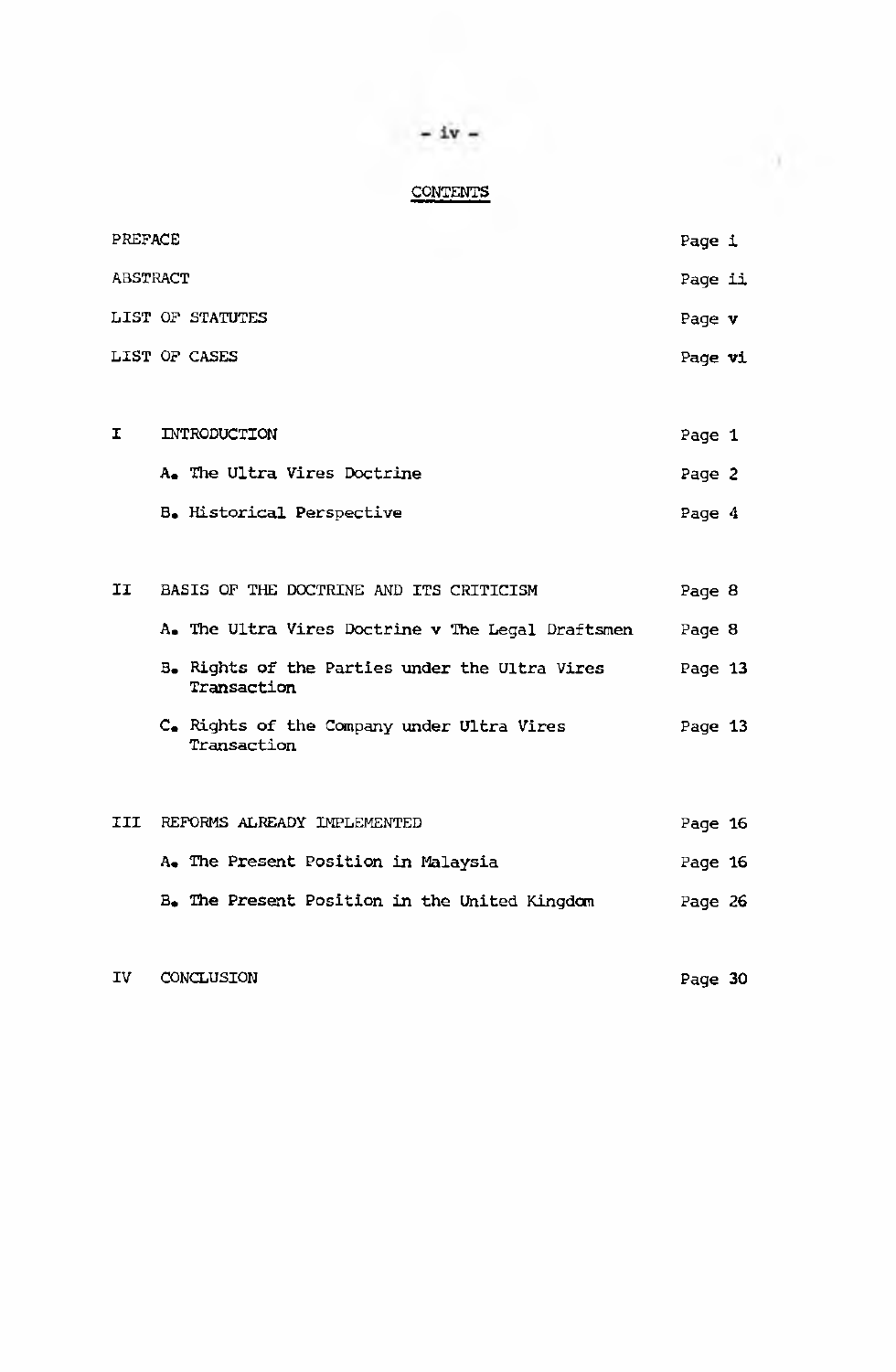### **CHAPTER I**

#### **THE DOCTRINE OF ULTRA-VIRES A COMPARATIVE STUDY OF THE (LAW) POSITION IN MALAYSIA AND THE UNITED KINGDOM**

#### **INTRODUCTION**

**One consequence of the artificial nature of a company as a legal person is that inevitably it can act only through the agency of a natural persons. Another consequence is that a company incorporated by or under a statute can pursue only those objects which are expressly or implicitly conferred upon it, implied powers being restricted to those which are reasonably incidental to the accomplishment of its authorised objects. The impact of these upon the outside world involves a consideration of the ultra-vires doctrine. As a result of complexity and confusion, arises from the multiplicity of the interests involved in the operation of a corporation, it may be useful** to set these out<sup>2</sup>.

Firstly the company itself is a separate legal entity.<sup>3</sup> **The essential feature of separationess is despite appearance even the "one-man company" is different in law from that one man e.g. the Board of Directors is not the company and even the one and only surviving shareholder of a company is not the company. The company is a separate entity. Secondly, the Directors of a company appear to be agents, trustees, employees or even owners but these are only different ways of looking at that complex of rights, duties and responsibilities and liabilities which we label Directors: Directors are not company. Thirdly, the shareholders in one sense own the company, and in a partnership they would all have the right to manage the business, yet their rights are restricted to voting at meetings, receipt of dividends if declared and the receipt of information about the state of the company and their liability is usually restricted to the paying up of the amount unpaid (if any) on their shares. Finally an interest of a different nature is that of the class of creditors whose interest**

**1**